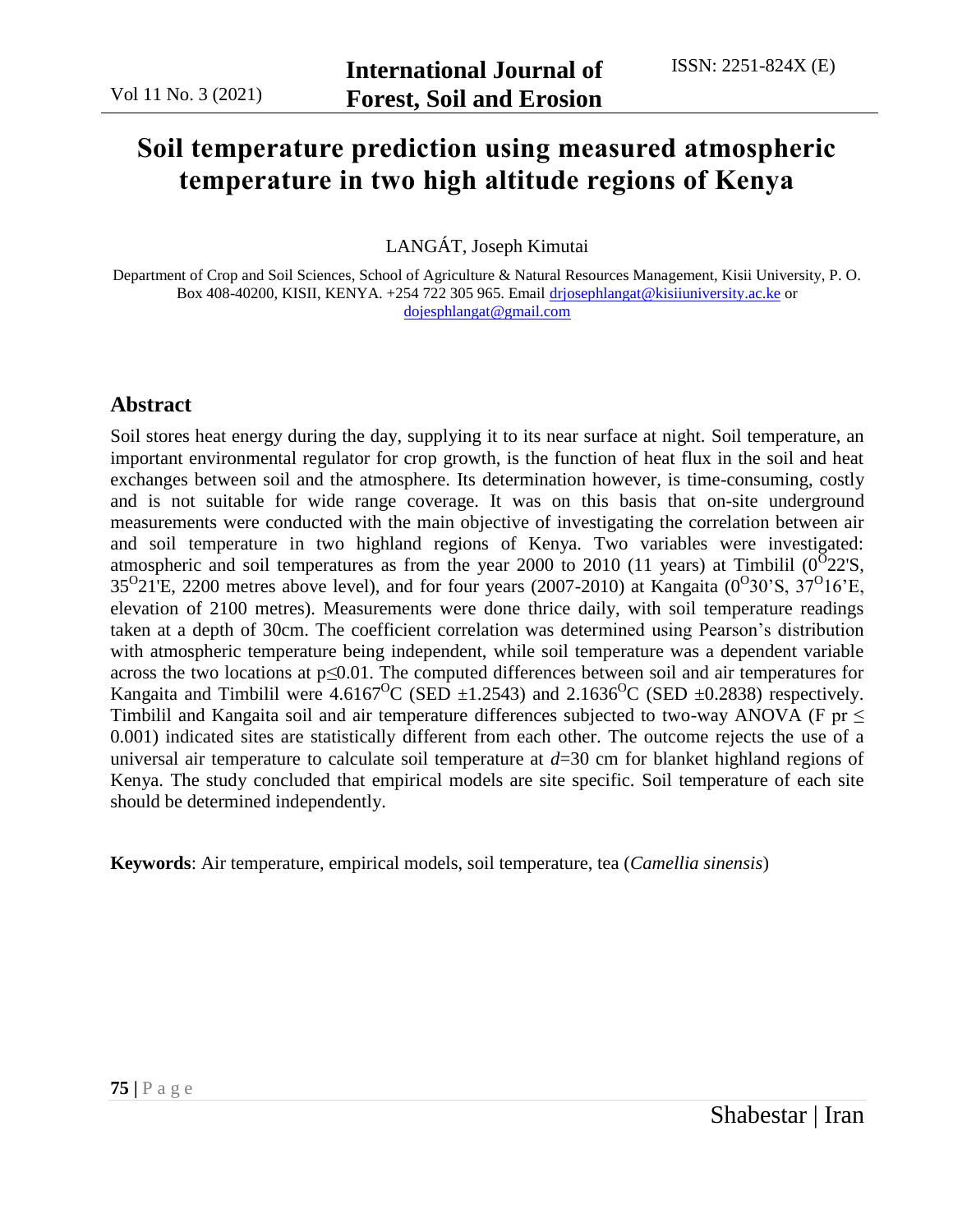# **Introduction**

Soil is a matrix of solids including sand, silt, clay, organic matter particles as well as aggregates of various sizes formed from them, and pore spaces, filled with either gases or water (Hillel, 1998 & Kenya Agricultural and Livestock Research Organization-Tea Research Institute [KALRO-TRI], 2018). Significant environmental variables impacting on life in soil includes humidity, precipitation, atmospheric temperature, pH, aeration, solar radiation, organic matter, inorganic nutrients and wind (Islam *et al*., 2015; Pouloupatis *et al*., 2011).

Soil is a reservoir of heat energy during the warm season, releasing it to air during the cold season (Onwuka, 2016; Geiger *et al.*, 2003). It stores energy during the day, supplying heat to the soil surface at night (Onwuka & Mang, 2018). Soil temperature, one of the most significant components of the life-containing soil climate (Mahilum, 2004), is defined by Elias *et al*. (2004) as the function of heat flux in the soil and heat exchanges between the soil and atmosphere. It is an important environmental regulator for plant growth because it determines the rates and directions of soil physical processes, microbial activity, energy and mass exchange with the atmosphere, evaporation, aeration (Hillel, 1998), seed germination, seedling emergence and growth by influencing water and nutrient uptake (Toselli *et. al*., 1999), soil water retention, transmission and availability to plants (Onwuka & Mang, 2018). Soil temperature fluctuation usually lags behind that of air temperature due to the relatively high heat capacity and low heat conductance of the soil (Göbel *et al*., 2019), varying seasonally at greater depths and is transmitted down through the earth at a rate dependent on thermal diffusivity of rocks within the soil (Nwankwo & Ogagarue, 2012). It is further documented that soil temperature influences soil-plant relationships, soil biophysical processes which serve as determinants of the chemical and mechanical processes, serves as a catalyst for most biological processes (Onwuka, 2016; Cochran, 2010; Ahmad and Rasul, 2008), planting design, soil respiration, vermin and pest growth (Islam *et al.*, 2015). Solar radiation is a major source of soil temperature at the deep and shallow zones (Pouloupatis *et al*., 2011), and is influenced by two main factors: the amount of heat made available to the soil surface, and that which is dissipated from soil surface down the profile (Onwuka, 2016).

Relationship exists between mean daily air temperature and observed daily soil temperature at 10 cm depth mainly due to energy balance at the ground surface (Zheng *et al*., 1993) than with humidity, precipitation, wind speed and solar radiation (Salamene *et al*., 2010). The latter authors postulated that the correlation between soil and air temperature reduces with increased soil depth since air temperature is in direct contact with the soil surface. A study at a site having summer mean air temperature of 14.1<sup>O</sup>C by Smith *et al*. (1998) reported annual mean air temperatures of 2.0 to  $2.5^{\circ}$ C below soil temperatures at 50 cm, and a range of 1.0 to 2.0<sup>o</sup>C below soil temperatures at 150 cm.

While soil is a major factor that affects the quality and quantity of crops, soil temperature affects the growth, yield and quality of agricultural crops directly, as it significantly impact on budding and growth rates of plants (Ahmad & Rasul, 2008). Studies show that tea (*Camellia sinensis*) clones differ in their response to air temperature through base temperature for shoot extension  $(T_{be})$ . This factor can be exploited for cultivation of tea clones in suitable environments. Similarly, dry matter production and partition, hence yield, is dependent on both air and soil temperature. Plants growing

**76 |** P a g e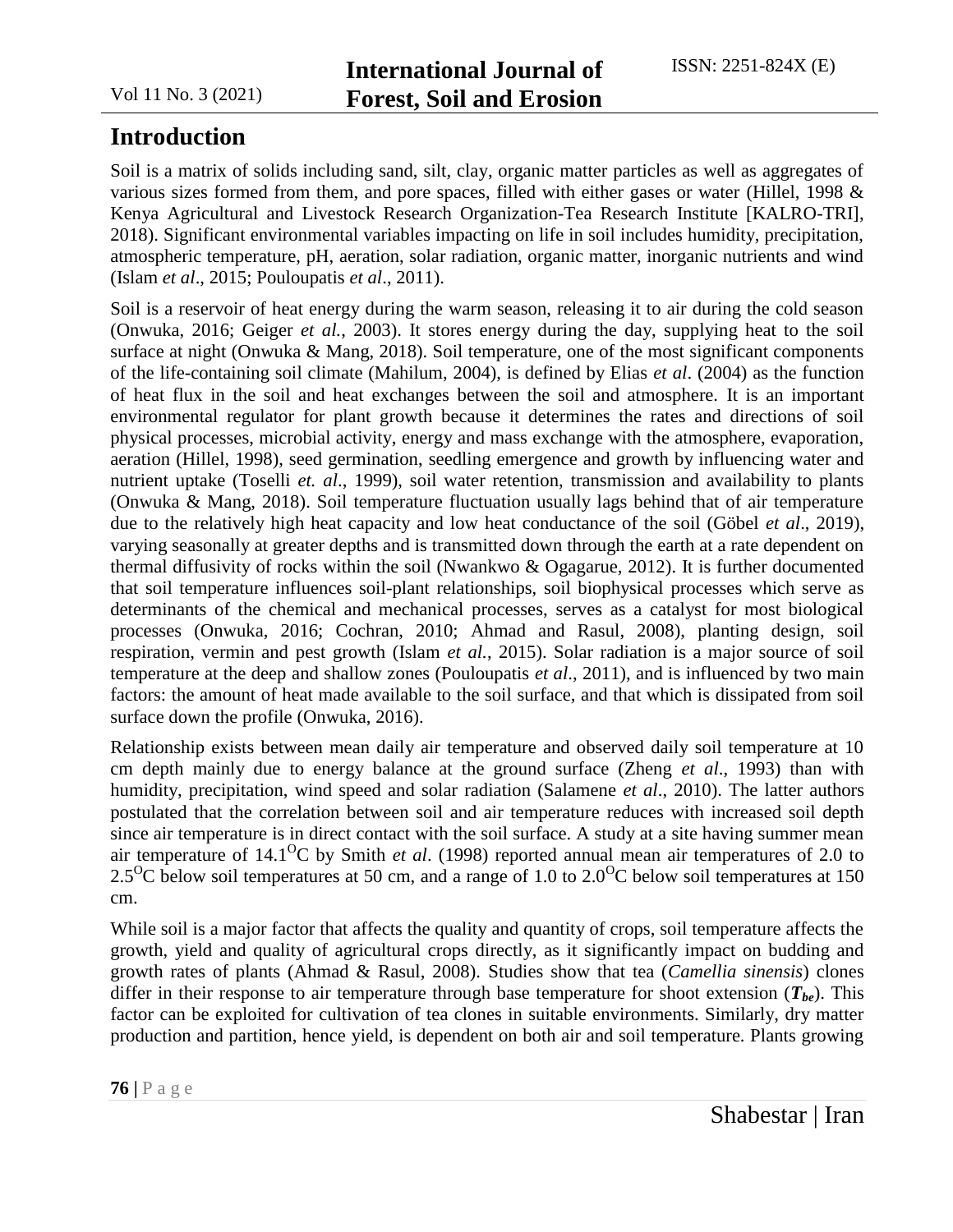in warm environments produce higher amounts of dry matter compared to those in cooler areas (Ngétich, 2002).

Soil temperature prediction using air temperature minimizes time, cost and maintenance of equipment necessary for on-site monitoring of soil temperature measurements (Ahmad & Rasul, 2008), provided reliable data is used (Pouloupatis *et al*., 2011). Soil temperature fluctuates annually and daily, mainly affected by variations in air temperature and solar radiation. The daily amplitude of soil temperature at the surface is greater than the daily amplitude of air temperature for clear days and is less for cloudy days. Most soil ecosystem processes occur within the top layers of soil (Zheng *et al.*, 1993). The annual variation of daily average soil temperature at different depths can be estimated using a sinusoidal function (*Equation 1*) (Hillel, 1998; Marshall and Holmes, 1988; Wu and Nofziger, 1999).

$$
T(z,t) = T_a + A_0 e^{-\frac{z}{d}} \sin[\frac{2\pi(t-t_0)}{365} - \frac{z}{d} - \frac{\pi}{2}]
$$
 *Equation 1*

Where:  $T(z,t) = \text{soil temperature at time } t(d)$ ; depth  $z(m)$ ;  $T_a = \text{mean soil temperature } ({}^O\text{C})$ ;  $A_O =$ annual amplitude of the surface soil temperature ( ${}^{0}C$ ); *d* = damping depth (*m*) of annual fluctuation;  $t<sub>O</sub>$  = time lag (*days*) from an arbitrary starting date, e.g. January 1<sup>st</sup> to the occurrence of the minimum temperature in a year.  $d = \sqrt{\frac{2}{l}}$  $\left(\frac{D_T}{\omega}\right)$ , where  $D_T$  = thermal diffusivity;  $\omega = \left(\frac{2\pi}{365}\right)$  day<sup>-1</sup>, which is the radial frequency, in the case of annual variation the period is 365 days. Kochanowski *et al*. (2014) defines thermal diffusivity, also called the temperature conductivity as a material parameter describing the movement of the isothermal surface during the heat flow through the

material, while damping depth is the depth in soil profile at which soil temperature is within 5% of average annual air temperature based on long-term data of soil surface temperature on the current day.

On sunny mornings after clear nights, air temperature may exceed soil temperature substantially (Göbel *et al*., 2019). During daytime, surface soil is hotter (longer amplitude) than the sub-horizon since it is exposed to direct solar radiation. At a depth of  $\geq 50$  cm, soil temperature is constant and is much lower (shorter amplitude) than that of the surface horizon (Mahilum, 2004). After repeated air and soil temperature measurements using sinusoidal function, Wu and Nofziger (1999) further reported that air temperatures can be used to estimate soil temperature. The model developed by these two authors consistently under-estimates soil temperatures by about  $2^{O}C$  on bare soils.

A study on thermal homogeneity of soil at Kericho, Kenya in which tea was grown under different mulch treatments on bare and thin soil covers by Stigter *et al.* (1984) showed temperatures at any depth within varied coloured homogeneous soils with identical or low evaporation are related to each other via soil temperature ratio (R), given by *Equation 2*.

$$
R = \frac{1 - \rho_1}{1 - \rho_2} = \frac{\theta_1(z, t) - \theta_{1z}}{\theta_1(z, t) - \theta_{2z}}
$$
 *Equation 2*

**77 |** P a g e Where  $R =$  soil temperature ratio;  $t =$  time,  $\rho$  (rho) = reflection coefficient for solar radiation of the respective soils,  $\theta(z,t)$  = temperature pattern at depth *z*;  $\theta_z$  = average temperature at that depth. The applicability of this equation is to facilitate interpretation and forecasting of soil temperature patterns. Stigter *et al.* 1984 asserts that for the underlying theory to be valid, the soil should be thermally homogenous with respect to thermal properties. Unit  $\theta$  is approximately constant with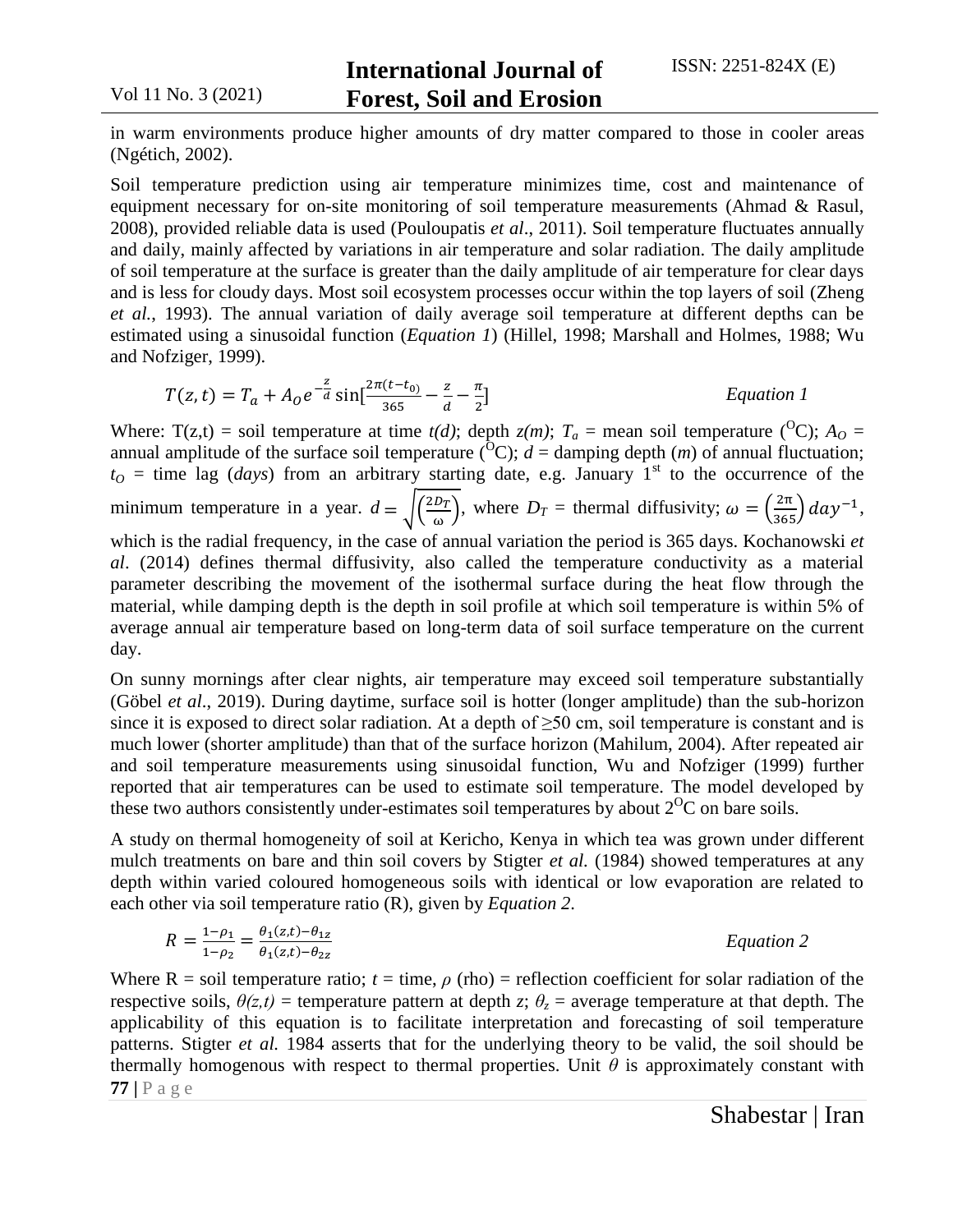# **International Journal of Forest, Soil and Erosion**

depth, or be a linear function of depth. These theory-based models may provide accurate estimates of soil temperature at small scales, but may not be practical for estimation of soil temperature at continental and global scale. The many parameters required may depend on topography, soil texture, and soil water content, all of which may vary over short distances (Zheng *et al.*, 1993).

Deep volcanic, well-drained, red, brownish-red or dark red soil is a key factor in tea farming (KALRO-TRI, 2018). The rate at which tea flushes has been shown to be largely controlled by temperature, other factors such as dry air and soil nutrients not limiting. While Tanton (1982) gives the optimum range of  $18{\text -}20^{\circ}$ C, Carr and Stephens (1992) proposed a wider range between 18 and 30<sup>o</sup>C, stating that there is a base (minimum) temperature for *shoot extension* ( $T_{be}$ ), i.e. unfolding of leaves (12-13<sup>o</sup>C for most tea cultivars), below which the rates of growth (shoot expansion) are very slow, and the *optimum* temperature  $(T_{oe})$ ,-18-30<sup>o</sup>C, above which growth rates decline reaching zero at *maximum* temperature  $(T_{me})$ .

In high-elevation regions, plants can experience periods of high air temperature while the soil remains cold as a result of thick canopy cover, leading to temporary mismatch in the physiological activity of leaves and roots. Göbel *et al*. (2019) documented that there are several direct and indirect pathways by which low soil temperature can impair plant metabolism hence growth, first through reduced root growth and decreased root nutrient and water uptake, and secondly indirectly through reduced photosynthetic carbon gain due to stomatal closure in the course of cold-induced drought stress. Soil temperature data status informs agriculturalists on the most suitable crops to cultivate where measurements are done, or areas sharing similar temperatures. It is for this reason that air and soil temperature relations studies were carried out for 11 years (2000-2010) at KALRO-TRI Timbilil Agromet station in Kericho County, Kenya,  $(0^{\circ}22^{\circ}S, 35^{\circ}21^{\circ}E, 2200$  metres above sea level, and for four years (2007-2010) at KALRO TRI Kangaita station, Kirinyaga County, Kenya, located in  $0^{\circ}30^{\circ}$ S,  $37^{\circ}16^{\circ}$ E, with elevation of 2100 metres. The main objective was to investigate the relationship between air and soil temperature in wet, highland regions of Kenya. The outcome will enable use of processed atmospheric temperature data to predict soil temperatures in similar ecological regions of Africa, since repeated measurement of soil temperature in the field is laborious, time-consuming and is not suitable for wide scale coverage. The study is projected to save on time and costs of buying and maintaining soil temperature measurement gadgets.

## **Materials and methods**

### **Air temperature measurements**

Air temperature, also called shade temperature or dry bulb temperature, was measured using drybulb thermometer, housed in a Stevenson screen to shield it against precipitation and direct solar radiation from outside sources while allowing free air circulation around them. The mercury-in-glass thermometer was mounted on a moveable wooden stand within a stand of about 1.5 m height over a neat short grass surface in each site. To reflect as much direct radiation as possible, the whole structure was painted white, with sloping roof covered with aluminium. The stand sites were large, open areas with free air circulation with no buildings, trees or other obstructions in the vicinity as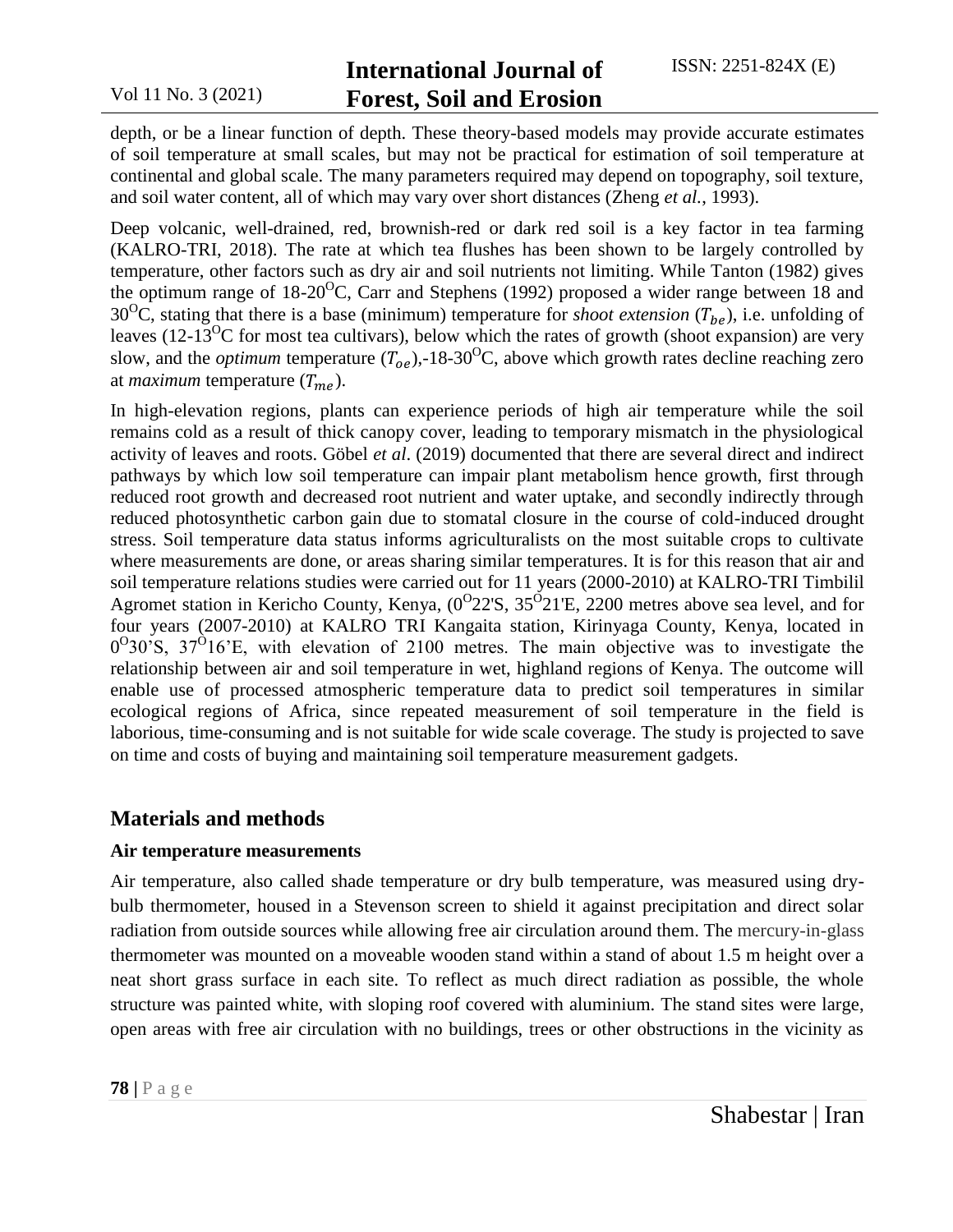# **International Journal of Forest, Soil and Erosion**

recommended by Mwebesa (1970). Daily maximum and minimum temperatures at Kangaita and Timbilil research sites were measured using dry-bulb thermometers.

#### **Soil temperature measurements**



Figure 1: Symons-pattern earth thermometer  $\geq$ 30 cm

Symons-pattern earth thermometer (Figure 1), designed to measure temperatures at depths of  $\geq$  30 cm, was used to measure soil temperature at Timbilil and Kangaita experimental sites. This instrument was suspended inside a stout metal tube closed at the bottom by a cone of solid metal and sunk in the soil. The metal cap prevents water collecting in the tube (Mwebesa, 1970). Soil temperature readings were taken between 0800 and 1900 hours daily by raising the thermometer to the eye-level to prevent parallax error, data recorded within 30 seconds to the nearest  $0.1<sup>0</sup>C$ . The bulb of the thermometer was embedded in a microcrystalline paraffin wax to prevent it from the effects of temperature change when drawn to the surface to take readings, reducing significant error margins.

#### **Soil temperature estimation using air temperature**

This 11-(2000-2010) and 4-year (2007-2010) air and soil temperature study at Timbilil and Kangaita respectively was aimed at improving the work done by Smith *et al*. (1998) and Wu and Nofziger (1999), but specifically targeting wet, highland regions of Africa. The outcome is proposed to model estimation of soil temperature at 30 cm-depth in the tea growing areas having similar climatic conditions with Timbilil and Kangaita using measured atmospheric temperature. *Equation 3* was used to come up with a modified soil temperature estimation model, which can be used to estimate soil temperature in similar sites using known air temperature.

$$
T_{est-canopy} = (dT_{mb} - dT_{mm})
$$
 *Equation 3*

Where  $T_{est-canopy}$  = Hillel's (1998) modified estimated soil temperature at 30 cm in canopycovered areas (e.g. tea);  $dT_{mb}$  = Mean measured soil temperature on a daily basis at a depth of 30 cm in areas covered by canopy, e.g. tea bushes;  $dT_{mm}$  = Mean recorded or estimated mean daily air temperature in tea growing zone.

#### **Statistical model and analysis**

Statistical comparison of soil temperature results of the two sites were done for the purpose of applying findings elsewhere. G×E analysis was done using split plot design following the model: Xjklm =  $i + xj + \hat{a}jk + \hat{b}ij + \hat{e}il + \hat{a}jklm$ ; Where: *Xjklm* = experimental observation;  $i =$  mean of observation;  $xj = \text{main}$  treatment effect (sites);  $\partial i k = \text{error}$  (1);  $\partial i j = \text{sub-treatment}$  effect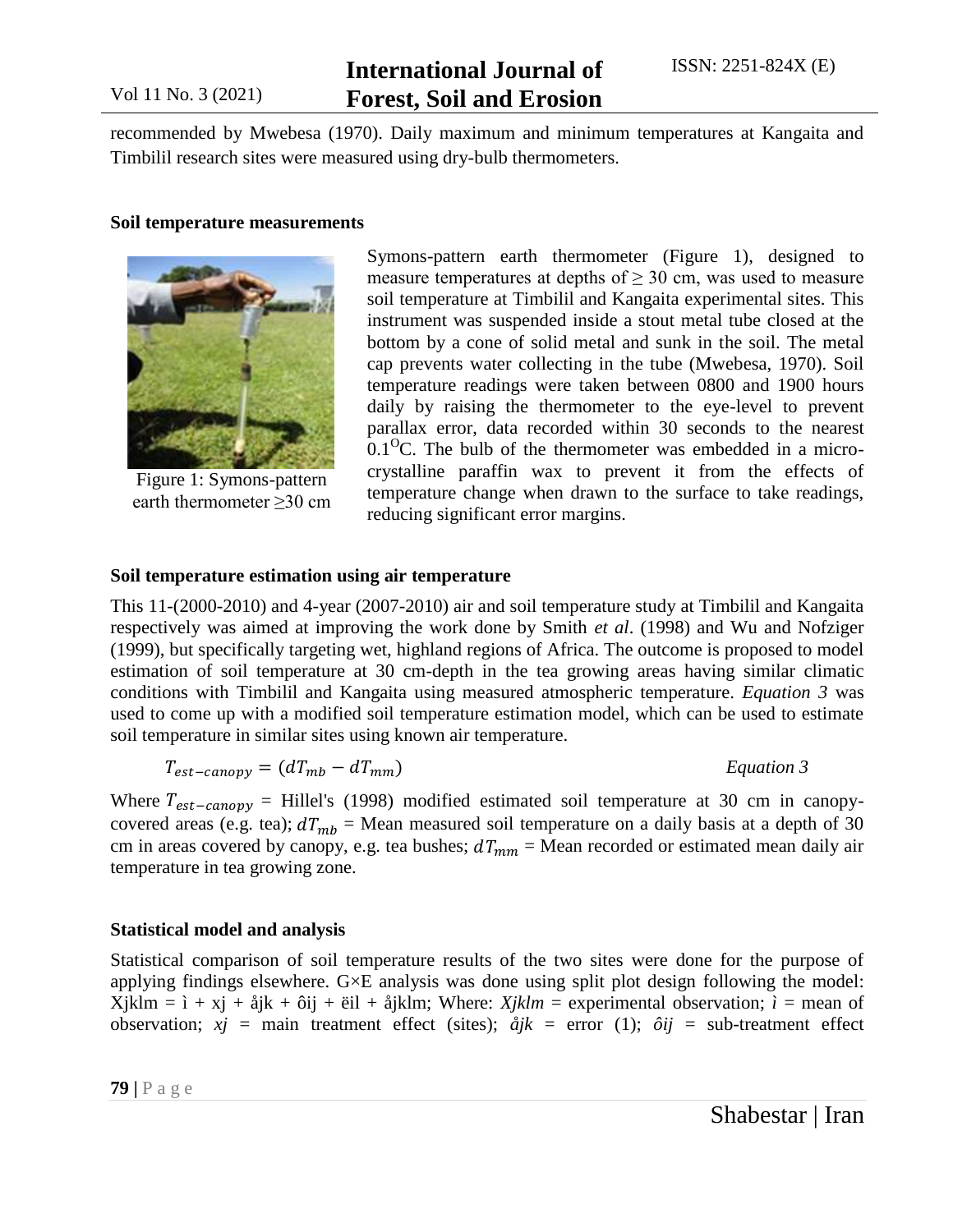(environmental factors -E, i.e. soil temperature, air temperature); *ëil* = interaction between main treatment (sites), and the sub-treatment (E);  $\hat{a}$ *jklm* = error (2).

Two-way ANOVA (p=0.05) for split plot design (GenStat, 2012 and Stern *et al*., 2001) was used to determine significance of soil and air temperature between and within sites, and across locations (spatial) and years (temporal). Correlation ANOVA (Pearson) was used to compare the relative strength of parameters and determine significance/ interrelationships (SPSS, 2011 and Pallant, 2011).

### **Results and discussions**

#### **Kangaita air and soil temperature results**

Table 1 and Figure 2 presents mean air and soil (*d*=30cm) temperature measured between January 2007 and December 2010 at Kangaita site.

Table 1: Kangaita mean air T<sup>O</sup>C ( $T_{mm}$ ), soil T<sup>O</sup>C at 0.3m ( $T_{est}$ ), difference between (a) and (b):  $(T_{est} - T_{mm})$ , and SPSS descriptive statistics (Jan. 2007 to Dec. 2010)

| Temp. <sup>O</sup> C Jan Feb Mar Apr May Jun Jul Aug Sep Oct Nov Dec Mean S. Dev                  |  |  |  |  |  |  |                                                                                |
|---------------------------------------------------------------------------------------------------|--|--|--|--|--|--|--------------------------------------------------------------------------------|
| $T_{mm}$                                                                                          |  |  |  |  |  |  | 15.8 15.9 16.7 15.9 16.0 14.5 13.2 13.3 15.2 16.3 15.7 15.7 15.35 $\pm 1.1188$ |
| $T_{est}d = 30$ cm 22.3 23.5 22.4 20.3 19.2 18.8 17.1 16.5 18.7 18.9 20.4 21.5 19.97 $\pm 2.1622$ |  |  |  |  |  |  |                                                                                |
| $T_{est} - T_{mm}$ 6.5 7.6 5.7 4.4 3.2 4.3 3.9 3.2 3.5 2.6 4.7 5.8 4.617 $\pm 1.5081$             |  |  |  |  |  |  |                                                                                |



Figure 2: Line graph analysis means for Kangaita site showing (a) Air temperature  $(T_{mm})$ ; (b) Soil  $(T_{est}d=30cm)$ ; and (c) difference between (a) and (b)-  $(T_{est} - T_{mm} = T_{est-canopy})$ 

Kangaita temperature measurements recorded minimum  $T_{est-canopy}$  of 2.6<sup>o</sup>C in the month of October, and maximum of  $7.6<sup>o</sup>C$  in February. The atmospheric temperature was below soil temperature in all the months of the year. Mean  $T_{est} - T_{mm}$  was 4.617, SED of  $\pm 1.5081$ .

**80 |** P a g e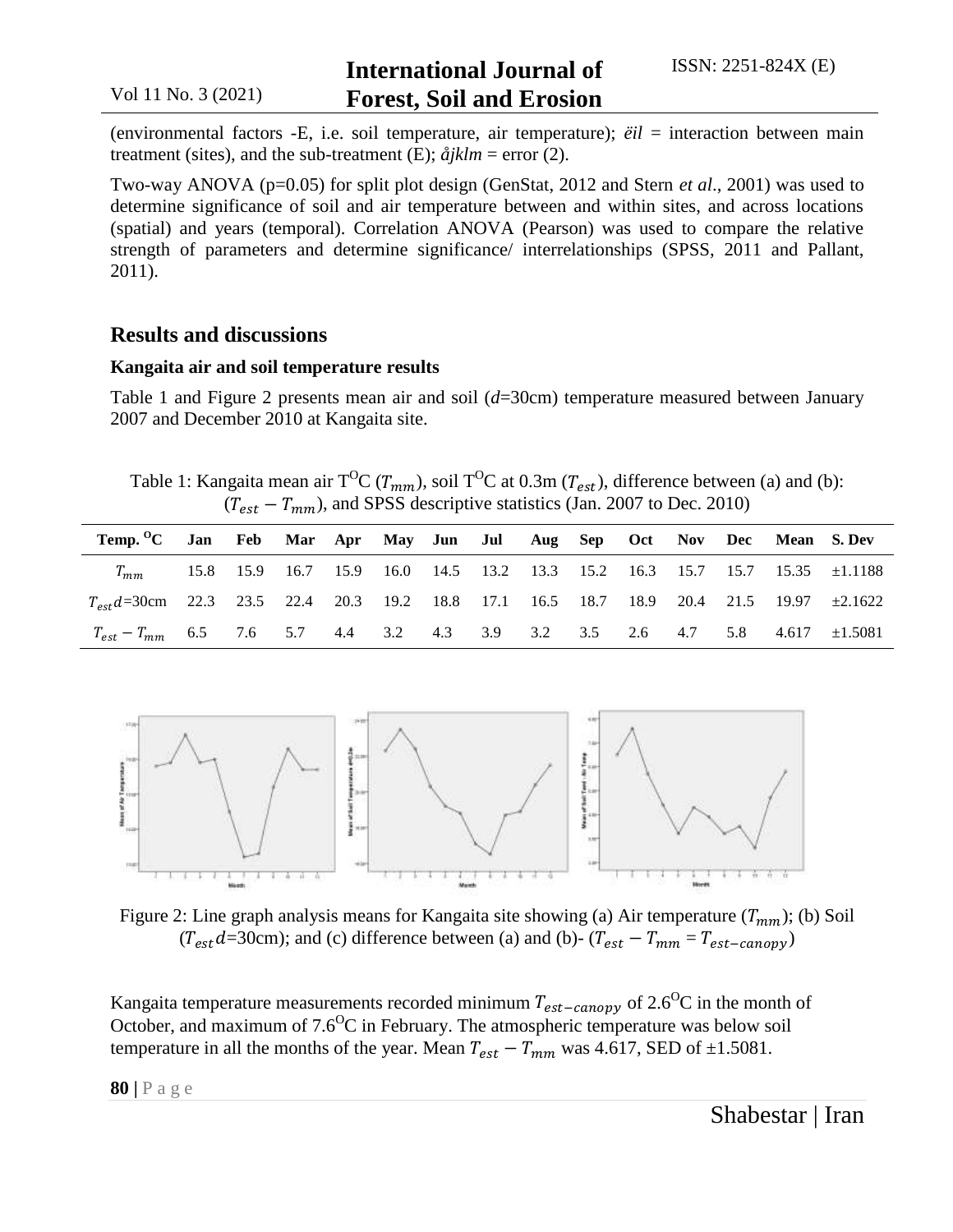#### **Timbilil air and soil temperature results**

The 11-year Timbilil  $T_{est}d = 0.3m$  and  $T_{mm}$ , their differences and  $T_{dgm}$  (Table 2) were calculated for the purpose of comparing and contrasting with those of Kangaita (Table 1).

Table 2: Timbilil yearly means of soil temperature  $(T_{est}^{\text{O}}C)$  at  $d=0.3$ m, air temperature  $(T_{mm}^{\text{O}}C)$ , grass minimum temperature  $(T_{\text{dgm}})$ , recorded from the year 2000 to 2010, and ANOVA descriptive statistics

| <b>Temperature</b><br>$(^0C)$ | Year |      |      |      |      |      |      |      |      | <b>Descriptive statistics</b> |      |              |               |
|-------------------------------|------|------|------|------|------|------|------|------|------|-------------------------------|------|--------------|---------------|
|                               | 2000 | 2001 | 2002 | 2003 | 2004 | 2005 | 2006 | 2007 | 2008 | 2009                          | 2010 | <b>Means</b> | <b>SED</b>    |
| $T_{est}d=0.3m$               | 18.5 | 18.6 | 18.7 | 18.6 | 18.7 | 18.8 | 18.8 | 18.5 | 18.2 | 19.0                          | 18.8 | 18.6545      | $\pm 0.21149$ |
| $T_{mm}$                      | 16.6 | 16.5 | 16.7 | 16.7 | 16.3 | 16.7 | 16.2 | 16.6 | 16.2 | 16.3                          | 16.6 | 16.4909      | $\pm 0.20226$ |
| $T_{est} - T_{mm}$            | 1.9  | 2.1  | 2.0  | 1.9  | 2.4  | 2.1  | 2.6  | 1.9  | 2.0  | 2.7                           | 2.2  | 2.1636       | $\pm 0.28381$ |
| $T_{dgm}$                     | 7.6  | 8.1  | 7.9  | 7.9  | 8.2  | 7.9  | 8.5  | 8.0  | 7.8  | 7.8                           | 9.1  | 8.0727       | $\pm 0.41495$ |

From the Timbilil data presented in Table 2, analytical line graph was plotted using descriptive oneway ANOVA, the outcome presented in Figure 3.



Figure 3: Line graph means (a)  $T_{est}d = 0.3$ m; (b)  $T_{mm}$  (<sup>O</sup>C); (c)  $T_{dam}$  (<sup>O</sup>C) between years 2000 and 2010 at Timbilil site

The outcome as carried in Figure 3 reflects a close, consistent relationship between air and soil temperature parameters, with air temperature recording a uniform, constant figure below soil temperature.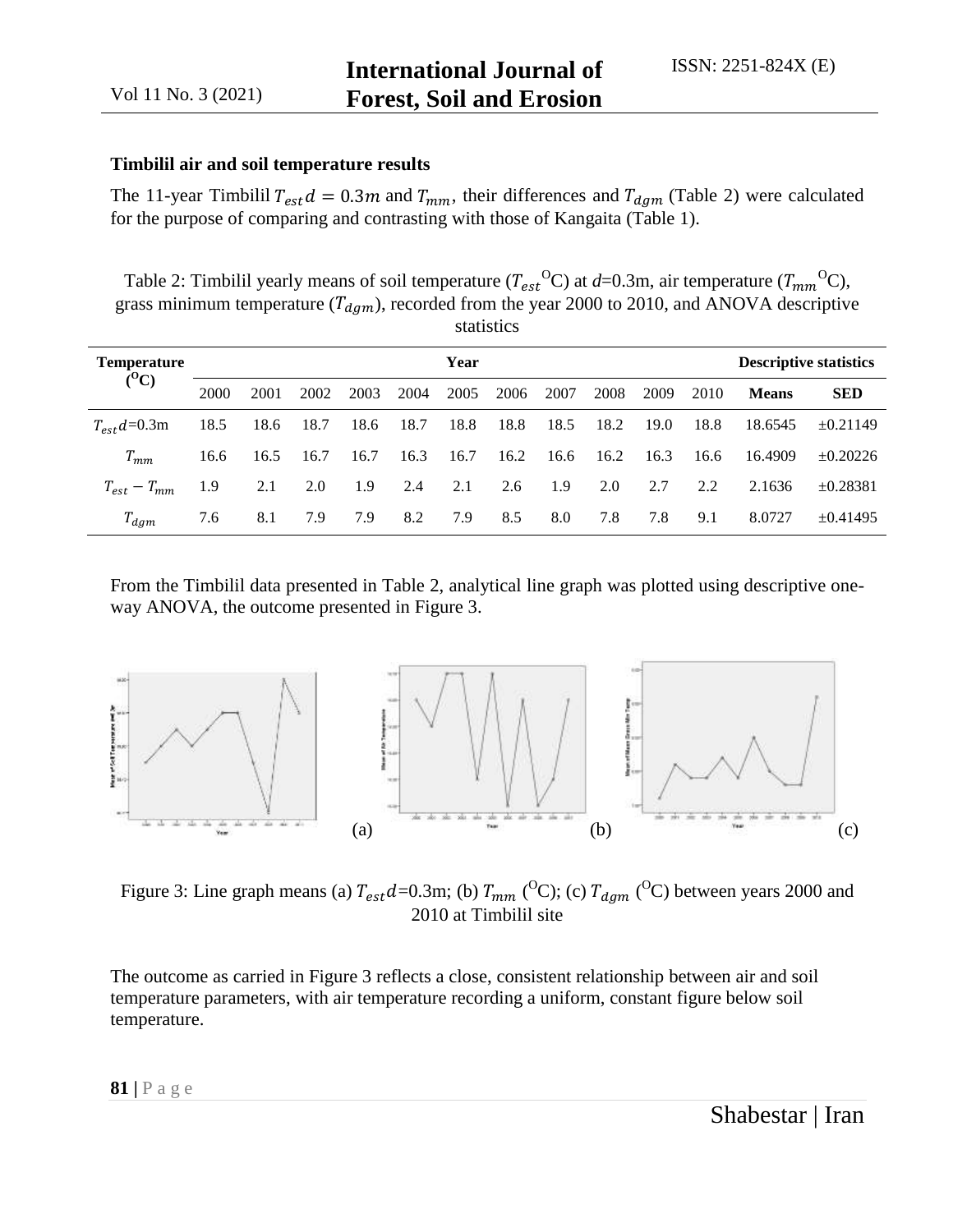#### **Analysis of variance (ANOVA)**

The Timbilil and Kangaita soil and air temperature differences were subjected to ANOVA (GenStat, 2012) to determine whether either of the two findings could be used to estimate soil temperature using measured air temperature of another tea canopy-covered site of scientific importance- Kipkebe  $(0^{\circ}17^{\circ}S$  and 35<sup>o</sup>3'E, elevation of 1740 metres). The  $T_{est}^{\circ}{}^{\circ}C$  analysis across sites and different periods of measurement is depicted in Table 3.

|  | Table 3: ANOVA of $T_{est}^{O}$ C between Kangaita and Timbilil measurements (Variate: $T_{est}^{O}$ C) |  |  |  |
|--|---------------------------------------------------------------------------------------------------------|--|--|--|
|--|---------------------------------------------------------------------------------------------------------|--|--|--|

| Source of<br>variation | d.f. | S.S.   | m.s.   | v.r.  | F pr.          |
|------------------------|------|--------|--------|-------|----------------|
| Period stratum         | 10   | 10.491 | 1.049  | 0.73  |                |
| Site                   |      | 31.680 | 31.680 | 22.06 | $\leq 0.001**$ |
| Residual               | 10   | 14.360 | 1.436  |       |                |
| <b>Total</b>           | 21   | 56.531 |        |       |                |

*<sup>\*\*:</sup> Statistical significant difference exists at F ≤ 0.001; SED=0.511.*

Analysis showed that soil and air temperature measurements across the two sites: Kangaita and Timbilil, was statistically different from each other at  $F pr \leq 0.001$ . The analysis outcome, therefore, rejects use of a universal air temperature to calculate  $\left[dT_{mb} - dT_{mm}\right]$  at  $d=30$  cm for blanket tea growing zones.

### Estimation of soil temperature  $(T_{est})$  at Timbilil and Kangaita using air temperature, **modifying Hillel's model**

ANOVA analysis outcome of the two study sites as presented in Table 3 discounted the general use of a single formula to calculate soil temperature in all the tea canopy-covered areas using measured air temperature. Further, data reflected a close, consistent relationship between air and soil temperature parameters, with air temperature recording a uniform, constant figure below soil temperature. Arising from this finding, the study came up with a modified scheme given by Figure 4, backing up *Equation 3* and published works by Hillel (1998), Wu and Nofziger (1999), Salamene *et al*., (2010); Smith *et al.* (1998). The latter authors applied their models on soil extensively devoid of vegetation in contrast to the current study where data was generated from canopy-covered soil. This study is specifically developed for Timbilil and Kangaita at *d*=30 cm, and applies only when measured air temperature is available. It can also be applied to estimate air temperature for any of these two locations when soil temperature is measured.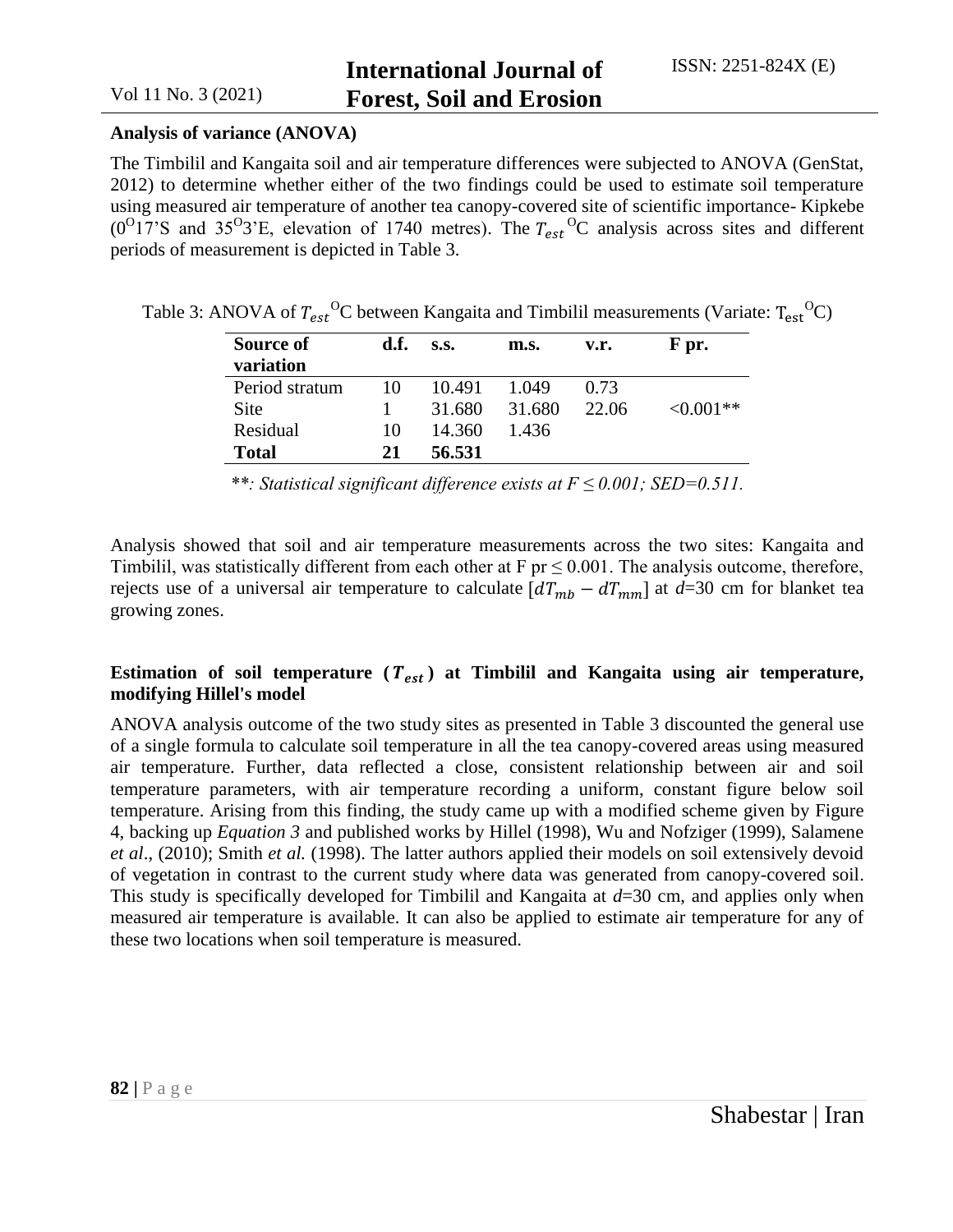

Figure 4: A model used to estimate soil temperature at *d*=30 cm on grounds covered by canopy at Kenya's Timbilil and Kangaita experimental sites.

The difference between air and soil temperatures was higher, i.e. by  $0.15$ - $0.45^{\circ}$ C, for bare grounds compared to canopy-covered Timbilil fields (Figure 4). This air-soil temperature difference was far much higher at Kangaita, where over  $2.50^{\circ}$ C was computed. The modified part of this model is given by the shaded region in Figure 4.

### **Computed soil temperature using air temperature for tea growing areas**

From Figure 4 and *Equation 3*, it is deduced that:

$$
T_{est-canopy} = (T_{mm} + T_{mm}[dT_{mb} - dT_{mm}])
$$
 *Equation 4*

The study, therefore deduced mean air temperature for Timbilil to be 2.2<sup>o</sup>C  $\left[ dT_{mb} - dT_{mm} \right]$  below soil temperature at  $d=30$ cm, while that for Kangaita was  $4.6^{\circ}$ C, making it impossible to generalize soil temperature estimation at different sites as the difference between these two values is huge. The

**83 |** P a g e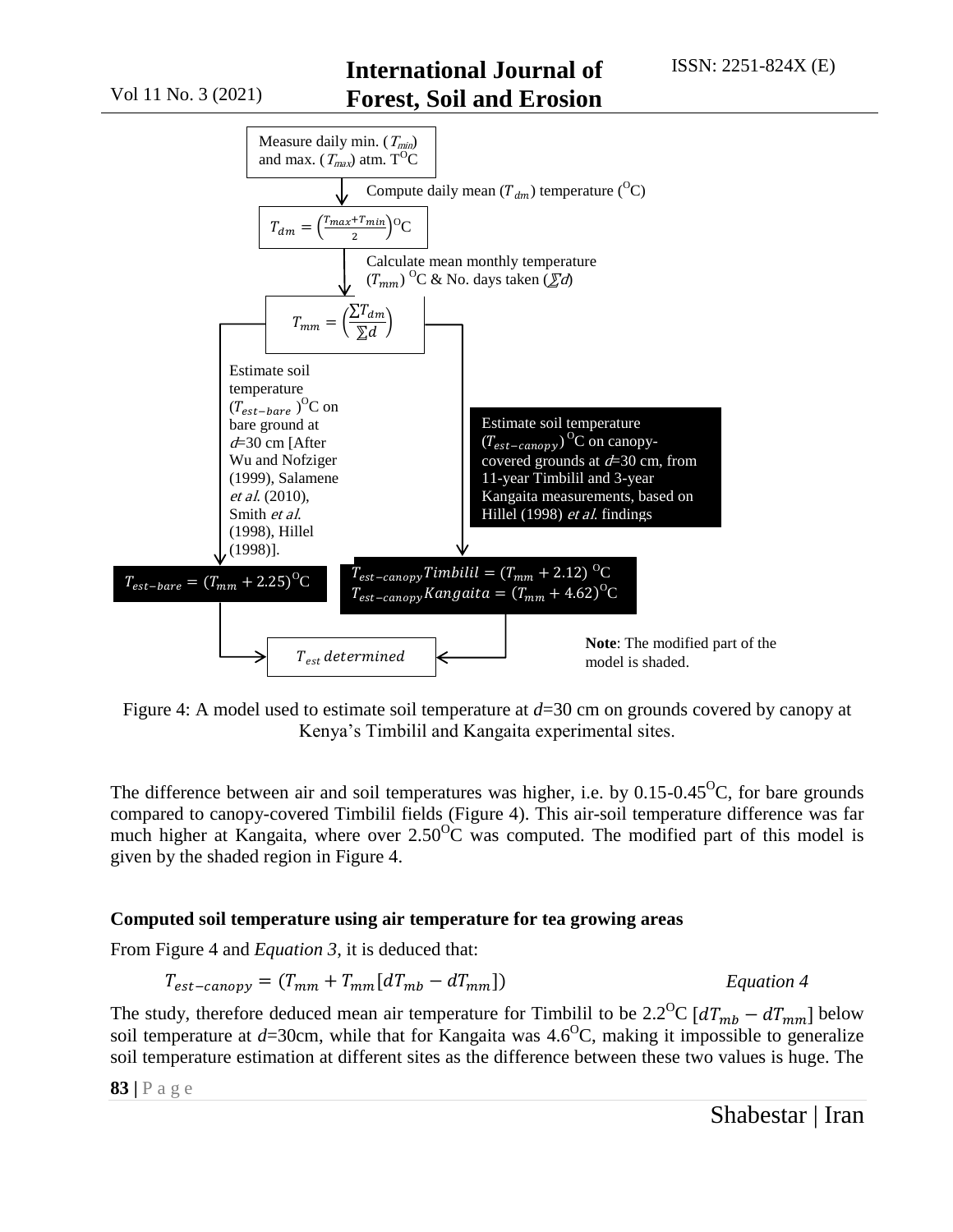# **International Journal of Forest, Soil and Erosion**

Timbilil findings compares favourably with work carried out by Smith *et al*. (1998) where annual mean air temperature remained about 2.0-2.5<sup>o</sup>C uniformly below soil temperature at 50cm depth, and 1.0-2.0<sup>o</sup>C below soil temperature at 150cm depth, and Wu and Nofziger (1999) whose model consistently underestimated soil temperatures by about  $2^{O}C$ . The 4.6<sup>o</sup>C Kangaita average finding however, was at variance not only with the Timbilil measurements, but with work carried out by authors on bare soil as well.

## **Conclusions**

Modification of Hillel model in tea growing, canopy-covered areas using  $T_{est}^{O}$ C results of Kangaita and Timbilil were statistically different from each other. The original idea of blanket application of Hillel model to estimate soil temperature at  $d=30$  cm using air temperature in the tea growing areas did not work. The study concluded that empirical soil temperature models are site specific, and therefore each site has to be calculated independently.

# **Recommendation**

Using many years of measured air temperature, this study computed the differences between soil temperature and air temperature for Kangaita to be  $4.6\degree C$  (soil temperature higher than air temperature) and  $2.2^{\circ}$ C for Timbilil. When either of the two measurements is known, the findings are recommended for use in specific sites.

# **Acknowledgement**

The author would like to thank Prof. Wilson K. Ngétich (Professor of soil science, University of Eldoret, Kenya), Prof. Caleb O. Othieno (Professor of soil science, University of Eldoret, Kenya), both tea science researchers of long standing, and Prof. Patrick W. Mathenge (Professor of Agronomy, Karatina University, Kenya) for their invaluable input in guiding the study, and for peer reviewing the initial drafts of this study. Additionally, the author is thankful to Kenya Agricultural & Livestock Research Organization-Tea Research Institute for authority to use their facilities and equipment.

# **References**

- Ahmad, M. F. and Rasul, G. (2008). Prediction of soil temperature by air temperature: A case study of Faisalabad. Pakistan Journal of Meteorology, 5(9), pp. 19-27.
- Carr, M. K. V. and Stephens, W. (1992). Climate, weather and yield of tea in "Tea: Cultivation to consumption". (Eds. K. C. Willson & M. N. Clifford), London: Chapman and Hall. DOI: 10.1007/978-94-011-2326-6.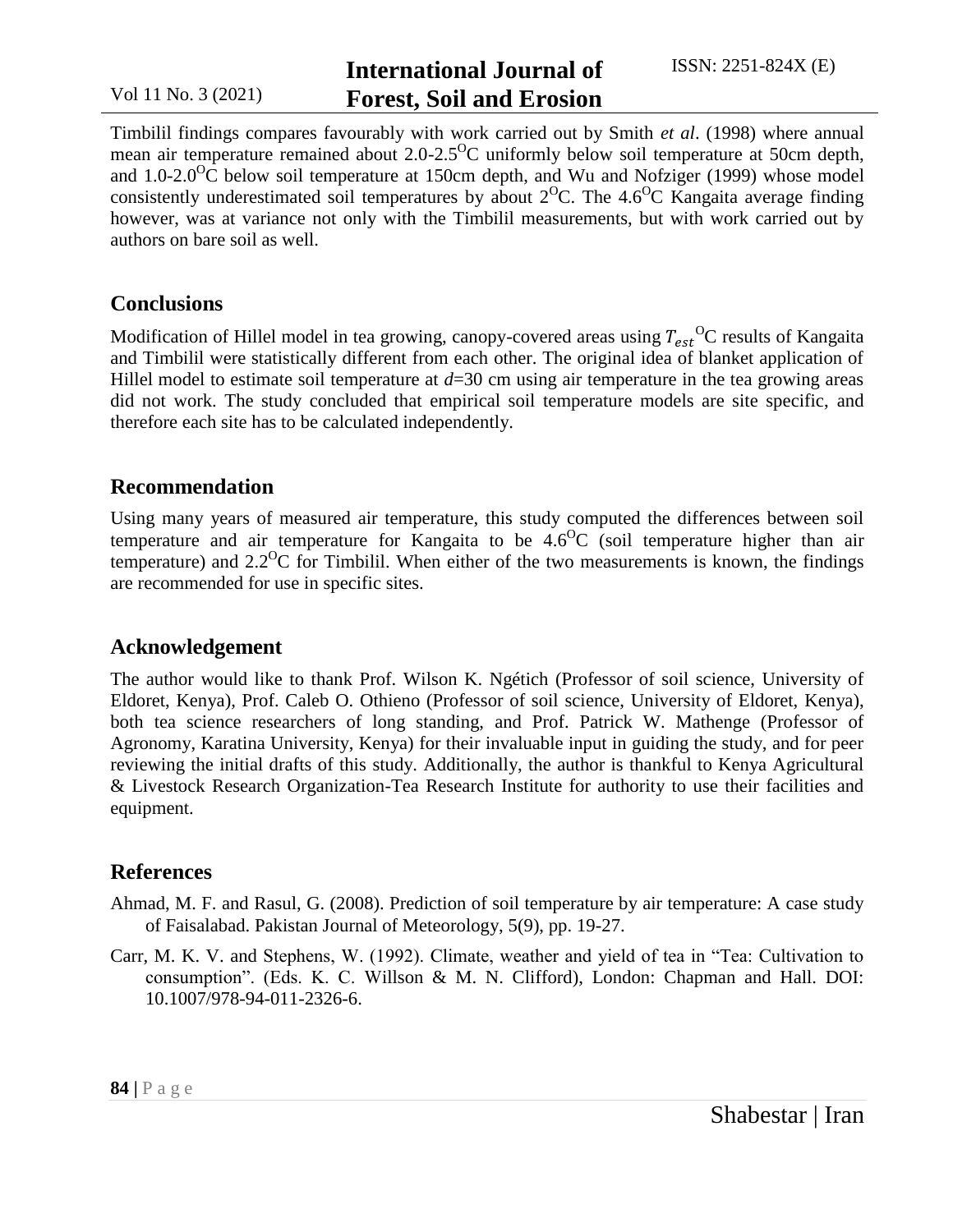- Cochran, C. C. (2010). Soil moisture-temperature correlation and classification model. 19th World Congress of Soil Science, Soil Solutions for a Changing World,1-6 August 2010, Brisbane, Australia.
- Elias, E. A., Cichota, R., Torraiani, H. H., and De Jong Van Lier, Q. (2004). Analytical soil temperature model: correction for temporal variation of daily amplitude. Soil Science Society of America Journal; 68(3):784–788.
- Geiger, R., Aron, R. N. and Todhunter, P. (2003). The climate near the ground, sixth edition. Rownaan and Littlefield Publishers, Inc., Lanham, USA p. 42–50. <https://doi.org/10.1002/joc.967>
- GenStat (2012). GenStat for Windows 10th Edition. VSN International, 5 The Waterhouse, Waterhouse Street, Hemel Hempstead, Hertfordshire HP1 1ES, UK.
- Göbel, L, Coners, H, Hertel, D, Willinghöfer, S and Leuschner, C (2019). The role of low soil temperature for photosynthesis and stomatal conductance of three graminoids from different elevations. *Front. Plant Sci.* 10:330. doi:10.3389/fpls.2019.00330.
- Hillel, D. (1998). Environmental soil physics. Academic Press, San Diego, CA.
- Islam, K. I., Khan, A. and Islam, T. (2015). Correlation between atmospheric temperature and soil temperature: A case study of Dhaka, Bangladesh. *Atmospheric and Climate Sciences*, 5, 200- 208. [http://dx.doi.org/10.4236/acs.2015.53014.](http://dx.doi.org/10.4236/acs.2015.53014)
- Kenya Agricultural and Livestock Research Organization-Tea Research Institute [KALRO-TRI] (2018). *Field Services Co-ordinators- Kenya Tea Development Authority (KTDA) Conference*, Sunshine Upper Hill Hotel, Kericho, Kenya, 3-6 April 2018.
- Kochanowski, K., Oliferuk, W., Plochocki, Z. and Adamowicz, A. (2014). Determination of thermal diffusivity of austenitic steel using pulsed infrared thermography. *Archives of Metallurgy and Materials*, 59(3). DOI:10.2478/amm-2014-0151.
- Mahilum, B. C. (2004). Basic soil science and concepts in tropical soils. Trop Ag Hawaii, Inc., POB 1213 Honokaa, HI 96727-1213, USA.
- Marshall, T. J. and Holmes, J. W. (1988). Soil Physics. 2nd ed. Cambridge Univ. Press, New York.
- Mwebesa, M. M. N. (1970). East African observer's handbook. East African Meteorological Department. A handbook of standard procedures for surface weather observing and recording of climatological data. 1st ed. p. 110-133.
- Ngétich, W. K. (2002). Weather and the tea plant. The 2002 TRFK technical report. Tea Board of Kenya. Pg. 7-8.
- Nwankwo, C and Ogagarue, D. (2012). An investigation of temperature variation at soil depths in parts of Southern Nigeria. *American Journal of Environmental Engineering* 2012, 2(5): 142- 147. https//doi.org./10.5923/j.ajee.20120205.05.
- Onwuka, B.M. (2016). Effects of soil temperature on some soil properties and plant growth. *Scholarly Journal of Agricultural Science* 6(3), pp. 89-93.